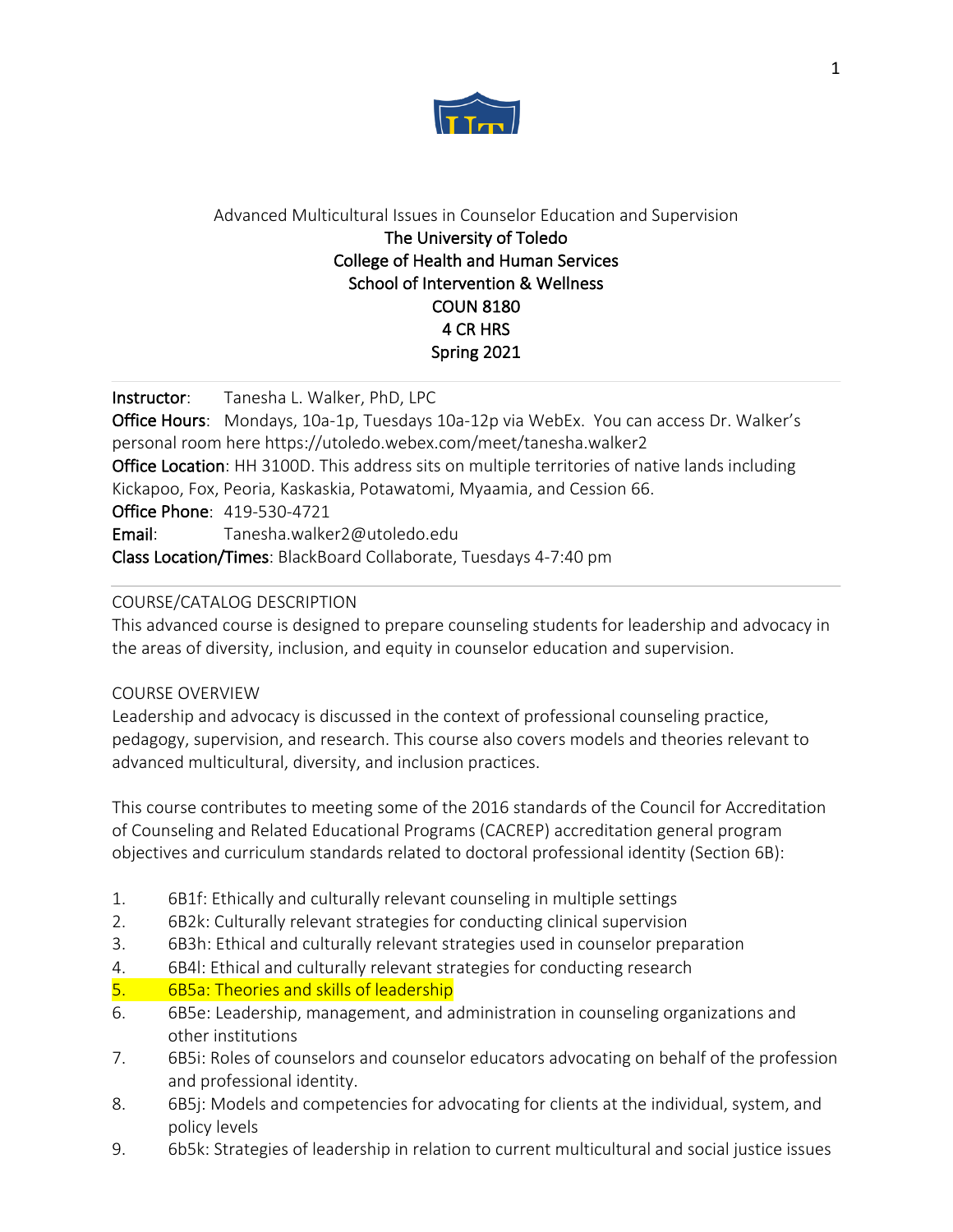#### 10. 6B5l: Ethical and culturally relevant leadership and advocacy practices

#### COURSE OBJECTIVES/STUDENT LEARNING OBJECTIVES

- 1. Students will be able to identify, understand, and apply ethically and culturally relevant counseling in multiple settings. *[CACREP Standard 6B1f]*
- 2. Students will be able to identify, understand, and apply culturally relevant strategies for conducting clinical supervision. *[CACREP Standard 6B2k]*
- 3. Students will be able to identify, understand, and apply ethical and culturally relevant strategies used in counselor preparation. *[CACREP Standard 6B3h]*
- 4. Students will be able to identify, understand, and apply ethical and culturally relevant strategies for conducting research. *[CACREP Standard 6B4l]*
- 5. Students will understand, apply, and create leadership, management, and administrative plans in counseling and other professional organizations. *[CACREP Standard 6B5e]*
- 6. Students will understand and apply the roles of counselors and counselor educators who advocate on behalf of the profession and professional identity. *[CACREP Standard 6B5i]*
- 7. Students will understand, apply, and create plans for advocating for clients at the individual, system, and policy levels. *[CACREP Standard 6B5j]*
- 8. Students will understand, identify, and apply strategies of leadership in relation to current multicultural and social justice issues. *[CACREP Standard 6B5k]*
- 9. Students will understand and apply ethical and culturally relevant leadership and advocacy practices. *[CACREP Standard 6B5l]*

#### TEACHING STRATEGIES

This course will be taught in a synchronous, online format. Engaged pedagogical practices will be implemented, meaning students will be expected to take an active part, along with the instructor, in co-creating an effective learning environment that meets the needs of the class. Your learning in this course will be dependent on your engagement with readings, assignments, course discussions, and course participation.

Blackboard will be used as the primary tool for course engagement and enhancement. Students should have a computer or access to a computer running Windows XP, Vista, or 7, or a Macintosh with the latest system software and the ability to play audio and video. A high speed Internet connection with latest versions of Microsoft Internet Explorer or Mozilla Firefox are recommended as these two browsers appear to work best with Blackboard. If you have a problem accessing, reading, displaying, or playing any of the content on the Blackboard site, DO NOT contact your instructor. Instead, contact Learning Ventures (419.530.8835) for assistance.

#### Experiential Nature of the Course

The course is intended to raise multicultural awareness (of self and others) and help students learn how to form culturally responsive and intentional counseling relationships. Due to the experiential nature of this course, punctual attendance, promptness, and preparation are mandatory as they are crucial to your learning and your peers' learning. Being an effective, culturally competent, and culturally responsive professional requires students to examine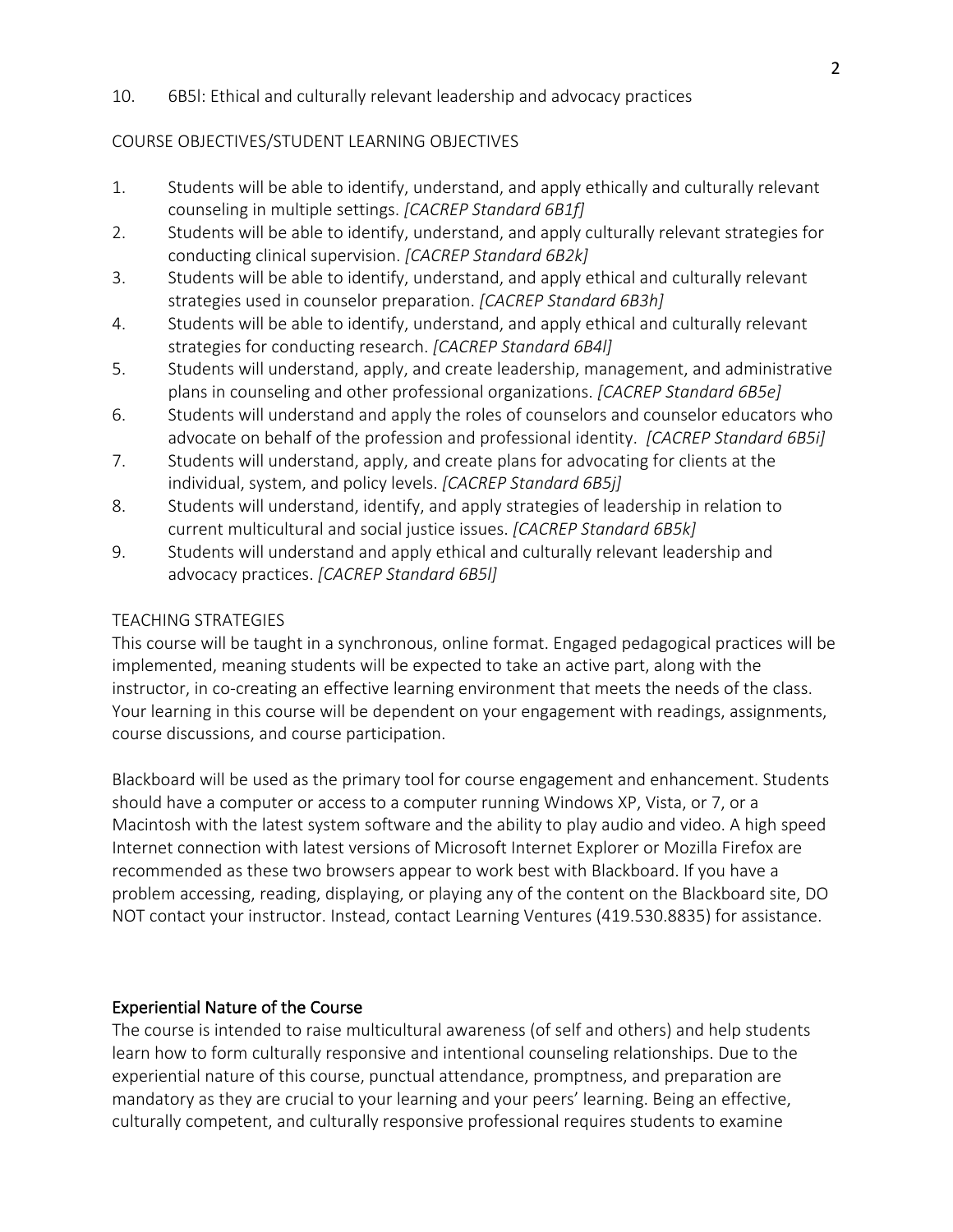themselves and their own attitudes, values, beliefs, biases, stereotypes, and assumptions. Sometimes, this can be challenging.

During the course we will address a number of sensitive issues about which you may feel very strongly. At times, you may also feel confused or uncertain about your feelings. One goal of the course is to turn discussions into learning opportunities, not just about issues, but also about yourselves. This objective depends on our ability to establish a safe and trusting environment for all to speak and share and explore their views and feelings. It is essential that you hear — and listen — to as many viewpoints as possible. To facilitate this, enrollment and continuation in this class means you agree to the following:

- 1. Confidentiality. Information and remarks particularly of a personal nature shared in class are confidential. Only abstract ideas and issues should be discussed outside of class. You may choose to share your personal feelings and experiences outside of the class, but please honor others' disclosures and hide other participants' identifiable information.
- 2. Respect the rights of others to see the world differently than you do.
- 3. Acknowledge that racism, sexism, and other "isms" exist and are likely to surface from time to time. We have learned these "isms" involuntarily. In order to move beyond our stereotypes and prejudices, we need to allow them to surface. If you are too worried about being "politically correct," you tend to not talk. Thus, we will welcome "mistakes," risk taking, attempts to learn about other groups, and curiosity, accepting that "where we are presently is the only place we can be."

#### PREREQUISITES

Completion of a master's-level cultural diversity course in counseling (COUN 5160). REQUIRED TEXTS AND MATERIALS

Chang, C. Y., Barrio Minton, C. A., Dixon, A. L., Myers, J. E., & Sweeney, T. J. (Eds.) (2011). Professional counseling excellence through leadership and advocacy. New York, NY: Taylor & Francis.

Hays, D. G., & Erford, B. T. (2018). Developing multicultural counseling competence: A systems approach (3rd ed.). Boston, MA: Pearson.

\*additional readings as listed on the course schedule will be provided on blackboard.

## COURSE AND INSTITUTIONAL POLICIES

## Policy on late or unfinished assignments:

Late assignments are subject to a penalty of 10% of the award for every day they are late. IMPORTANT: A grade of PR will not be awarded except under extraordinary circumstances, such as prolonged illness. If such circumstances arise, it is the student's responsibility to notify the instructor immediately and keep the instructor abreast of the situation. If all assignments are not received by the end of the examination period the student will be awarded an Incomplete. If the assignments are not received by the end of the next semester the Incomplete will be changed to an F. No assignments will be accepted after this date, in other words, the F will stand. Cheating, submitting work other than your own, or plagiarism may result in penalties ranging from an F in the course to expulsion from the university.

The University of Toledo's Missed Class Policy: Please be sure to review the University's missed class policy.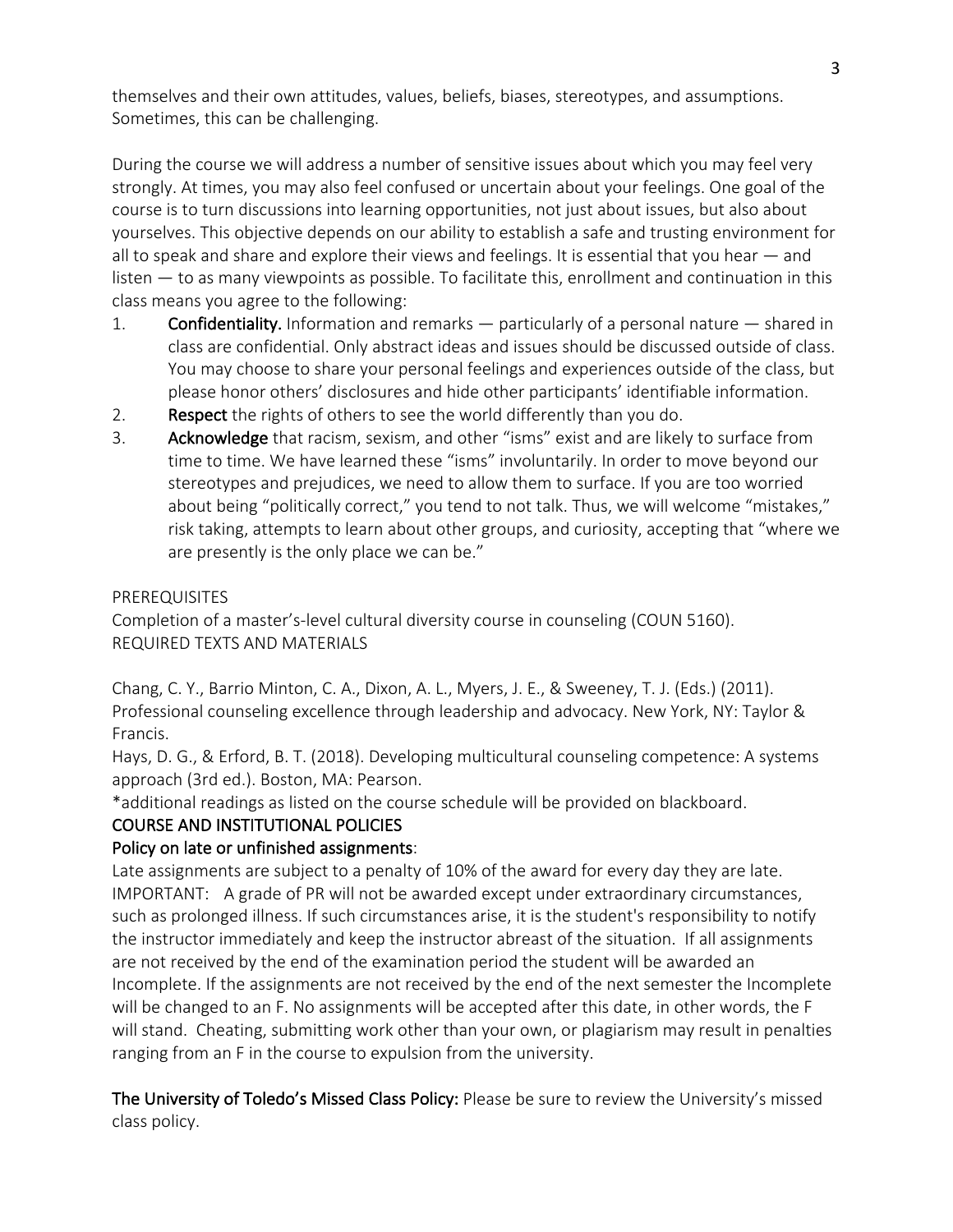Accommodation of student needs: Students needing special arrangements for test taking, note taking, special print, or other considerations for successful completion of the course should discuss these needs with the instructor at the beginning of the course. Every effort will be made to make reasonable accommodations to facilitate student learning and performance.

Electronic devices: Students may record lectures as long as this can be done unobtrusively. Communication devices must be turned to vibrate as a courtesy to others.

Course Changes: The course schedule, requirements, procedures, content, etc., are subject to change by the instructor once the course is underway. Students will be apprised of any changes during regular class meetings.

Nondiscrimination on the Basis of Disability

The University is an equal opportunity educational institution. Please read The University's Policy Statement on Nondiscrimination on the Basis of Disability – Americans with Disabilities Act Compliance.

Academic Dishonesty

All students are subject to the University Policy Statement on Academic Dishonesty in the current University Catalog. Academic dishonesty will not be tolerated. Please read The University's Policy Statement on Academic Dishonesty.

Copyright Notice

The materials in the course website are only for the use of students enrolled in this course for purposes associated with this course, and may not be retained or further disseminated.

GRADING POLICIES

Learners will be assessed as follows. Specific guidelines and grading criteria will be provided with each assignment. Grades and instructor feedback for each assignment will be posted to the Grade Book within one week, if not earlier, after each assignment has been completed.

| Assignments/Assessments                | <b>Total Points</b> |
|----------------------------------------|---------------------|
| <b>Weekly Discussion Participation</b> | 30                  |
| <b>Best Practices Presentation</b>     | 20                  |
| Leadership & Advocacy Project &        | 40                  |
| Presentation                           |                     |
| Semester Reflection                    | 10                  |
| Total                                  | 1∩∩                 |

Learners are expected to complete and submit all assignments by the due date listed in the Course Schedule. Late assignments and make-up tests will not be permitted unless arrangements are discussed and approved well before the required due date. Ask questions as soon as possible by email or by phone if you do not understand an assignment. Due to the nature of this course, no extra credit will be offered.

# Detailed Descriptions of Assignments are found below. Comprehensive rubrics can be found on Blackboard.

The grading scale for this course is as follows:

| 96-100 | 70-72 |
|--------|-------|
| 91-95  | 67-69 |
| 86-90  | 63-66 |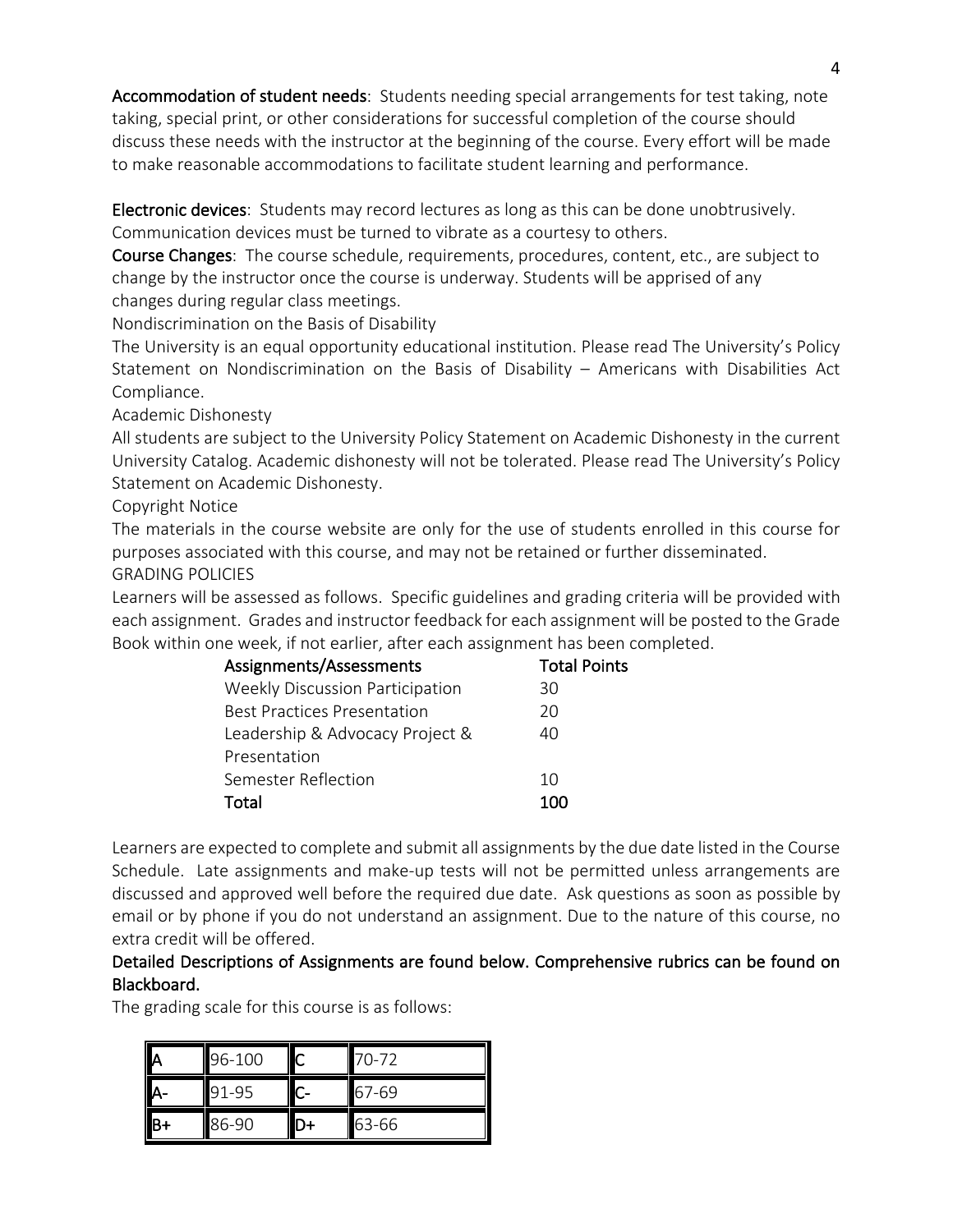| IIB | 81-85 | 60-62      |
|-----|-------|------------|
|     |       | '-59       |
|     | 73-76 | 56 or less |

#### AMERICANS WITH DISABILITIES ACT

The University of Toledo is committed to providing equal access to education for all students. If you have a documented disability or you believe you have a disability and would like information regarding academic accommodations/adjustments in this course, please contact the Student Disability Services Office at 419-530-4981 (voice) or 419-530-2612 (TDD).

Statement of Diversity and Inclusion: In concert with the University of Toledo's values and expectations, the students, faculty and staff within the College of Health and Human Services uphold the tenets pledged by the University to respect and value personal uniqueness and differences. Specifically, we will actively participate in the initiatives of the University to attract and retain diverse students, faculty and staff; to challenge stereotypes; and to promote sensitivity toward diversity and foster an environment of inclusion in all curricular and extracurricular activities. Hence, all students enrolled in this course will be expected to:

- 1. Be considerate of the thoughts and ideas of others
- 2. Demonstrate accountability, integrity and honor in all course-related activities
- 3. Promote a collaborative and supportive educational environment
- 4. Treat every individual with kindness, dignity, and respect regardless of:
	- 1. Gender
	- 2. Race / Ethnicity
	- 3. Religion
	- 4. Sexual Orientation
	- 5. Gender Identity, Gender Expression
	- 6. Impairment(s) / Disability(ies)
	- 7. Political Views
	- 8. Social Class / Socioeconomic Status
	- 9. Linguistic Diversity
	- 10. Nationality / Country of Origin
	- 11. Other Element(s) of Uniqueness

You can visit the University of Toledo's web-page on diversity and inclusion at

http://www.utoledo.edu/diversity/.

## GENERAL ACCESSIBILITY STATEMENT ON COURSE TECHNOLOGY

In conjunction with The University's commitment to ensuring equal access to all technology-based information, this course contains technologies that learners can use regardless of age, ability or situation. The course's platform, Blackboard Learn, is a certified web-accessible platform, satisfying Level AA conformance criteria of Web Content Accessibility Guidelines (WCAG 2.0). External sites used in the course, such as Echo360, are compliant with Section 508 standards, and the media players used in the course support closed captioning, are keyboard operable, and compatible with screen reading software.

If any accommodations, beyond what is provided, are needed for equal access to any of this course content, please contact the instructor as soon as possible. The University of Toledo's Office of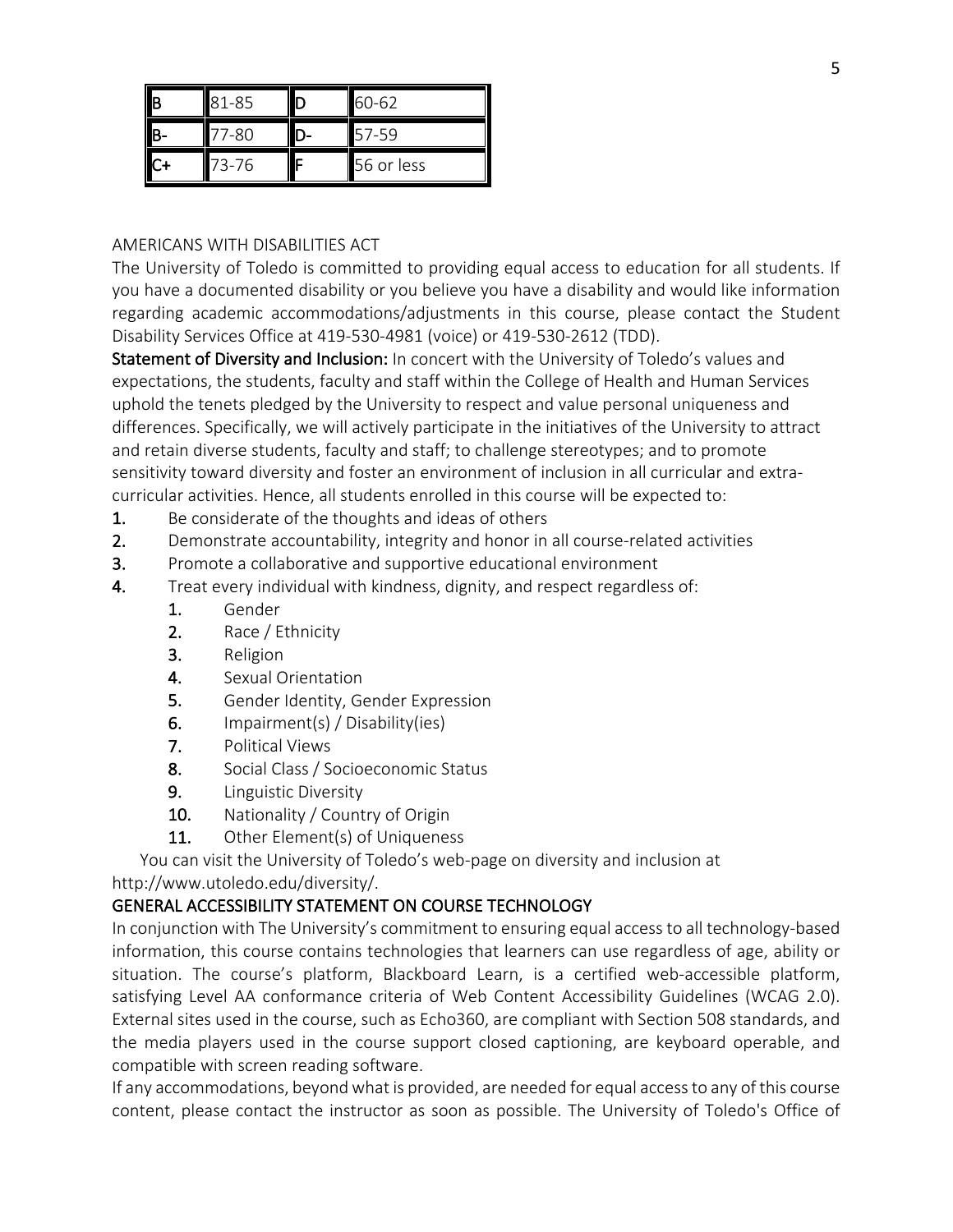Student Disability Services processes closed captioning requests for videos and other media from the instructor, which may take up to four (4) business days to complete.

## ASSIGNMENT DESCRIPTIONS

Weekly Discussion Participation and Attendance (2 points/week = 30 points total) Students will earn credit for their attendance and participation in each week's class. This class is structured in a dialogue and discussion based format, therefore it is imperative that students come to each class prepared. Students can come to class prepared by reading all assigned readings and making a general outline of their thoughts, impressions, questions, agreements, and/or disagreements with the reading. Students should be prepared to share these impressions with their peers in class. Students *will not earn* points for the week if they do not come to class prepared to enrich the learning community and participate in community dialogue.

Diversity, Inclusion, Equity, & Justice Best Practices Group Presentation (20 points) Students will work in small groups (two to three students) to create a presentation that details best practices in for diversity, inclusion, equity, and justice in one of the following areas: (a) counseling practice, (b) counseling supervision, (c) counseling research, (d) counselor preparation, or (e) counseling leadership/advocacy. This presentation should include a robust review of literature, to include any existing models for these practices. Additionally, students will summarize best practices overall and give concrete examples of their application. Students will conceptualize this presentation from a counseling leadership/counselor education perspective. This presentation should last 45 to 60 minutes. Assignment Rubric is available on blackboard.

## Leadership & Advocacy Project & Presentation (40 points)

Students will select a site, organization, or project of their choosing to fulfill the requirements of this project. This project requires students engage in a leadership and/or advocacy role as it relates to counseling, counselor education, counselor supervision, or community/professional engagement. This project must be related to diversity, inclusion, equity, and/or justice in some way. Students should identify their advocacy project early in the semester and acquire preapproval from the instructor before engaging in the work to ensure it meets course and assignment requirements.

Students will select their project and engage in leadership/advocacy with the project/group over the duration of the semester. This project should end in a tangible product and/or resource as it relates to the project or the organization.

To fulfill assignment requirements students will engage in this process and then present on their experiences at the conclusion of the semester (see course schedule below). Student presentations should last 30-45 minutes and provide the following:

- 5. A thick description of the site/project in which student was engaged to include how this site/project meet the requirements for this project.
- 6. Why the study chose this project.
- 7. A project timeline.
- 8. The actions related to leadership and advocacy the student engaged in.
- 9. The results of student engagement (products, etc.).
- 10. The leadership/advocacy style the student utilized to engage in this project.
- 11. How the project was conclude and a plan for the organization/project's future.

Students will present this information to the class and provide an executive summary of project activities outlining the above to classmates and the instructor (approximately 2-3 pages). Assignment Rubric is available on blackboard.

# Semester Reflection (10 points)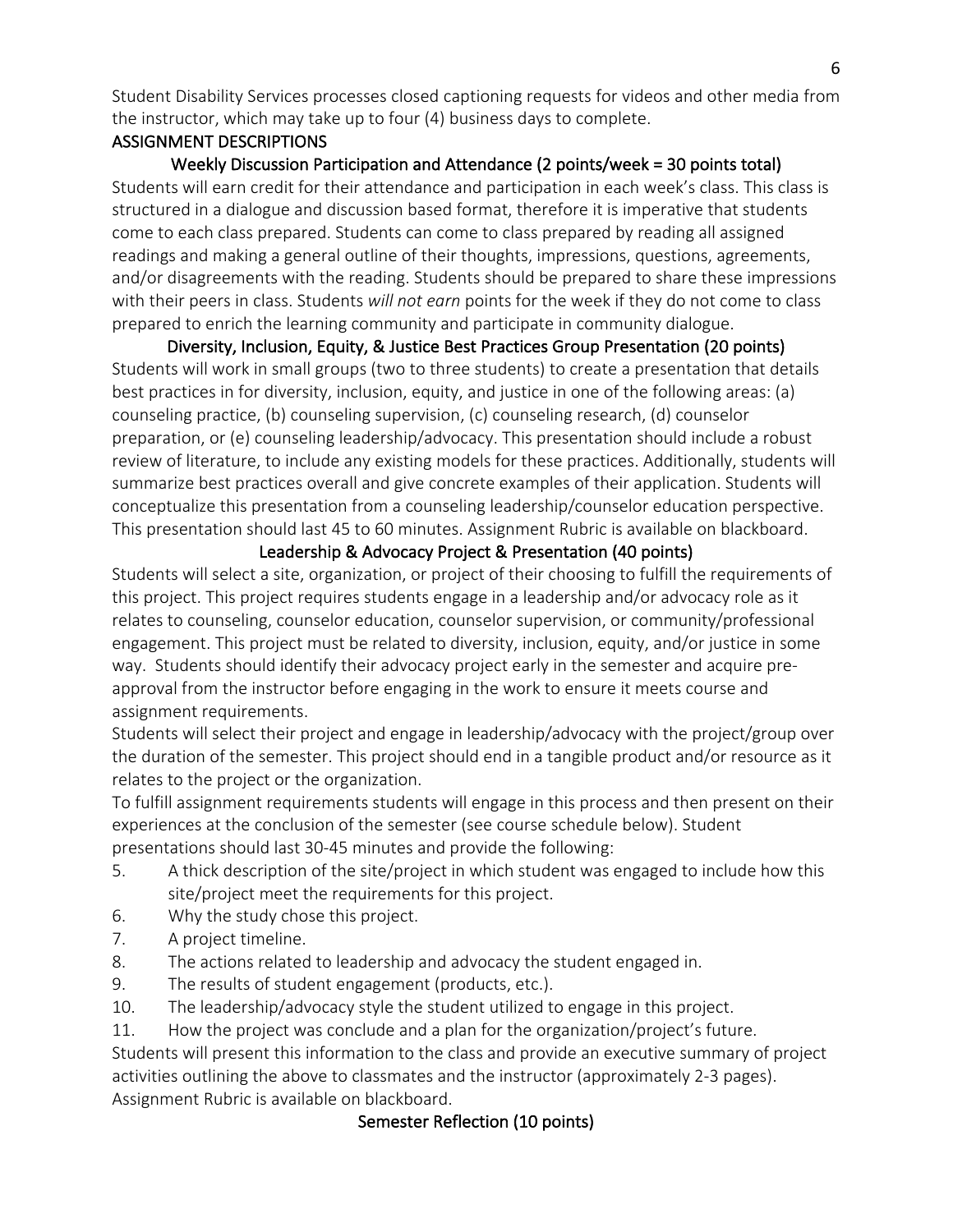In this assignment students will reflect on their growth and multicultural, social justice, and advocacy leaders and practitioners across the course of the semester. Students will discuss how their competence in multicultural counseling, supervision, teaching, research, ethics, and leadership has evolved over the course of the semester. In addition, students will discuss their plans for continue development in these areas.

Students will discuss the impact of their advocacy project on their identity and their development as an advocacy leader. Students will identify areas of strength and weakness and present a plan for their continued advocacy as a counseling professional.

This assignment should be 5-7 pages in length. A comprehensive rubric is available on blackboard.

# Extra Credit Opportunity \*\* (10 points)

Students will have an opportunity to present on a topic of their choice in the areas of diversity, inclusion, and social justice in COUN 5160 Cultural Diversity for Counselors which is a Masterslevel course. Presentations have to be 45 minutes long and topics must be approved by instructor by the second week of classes. Students will be graded and provided with extensive feedback on instructional techniques and strategies.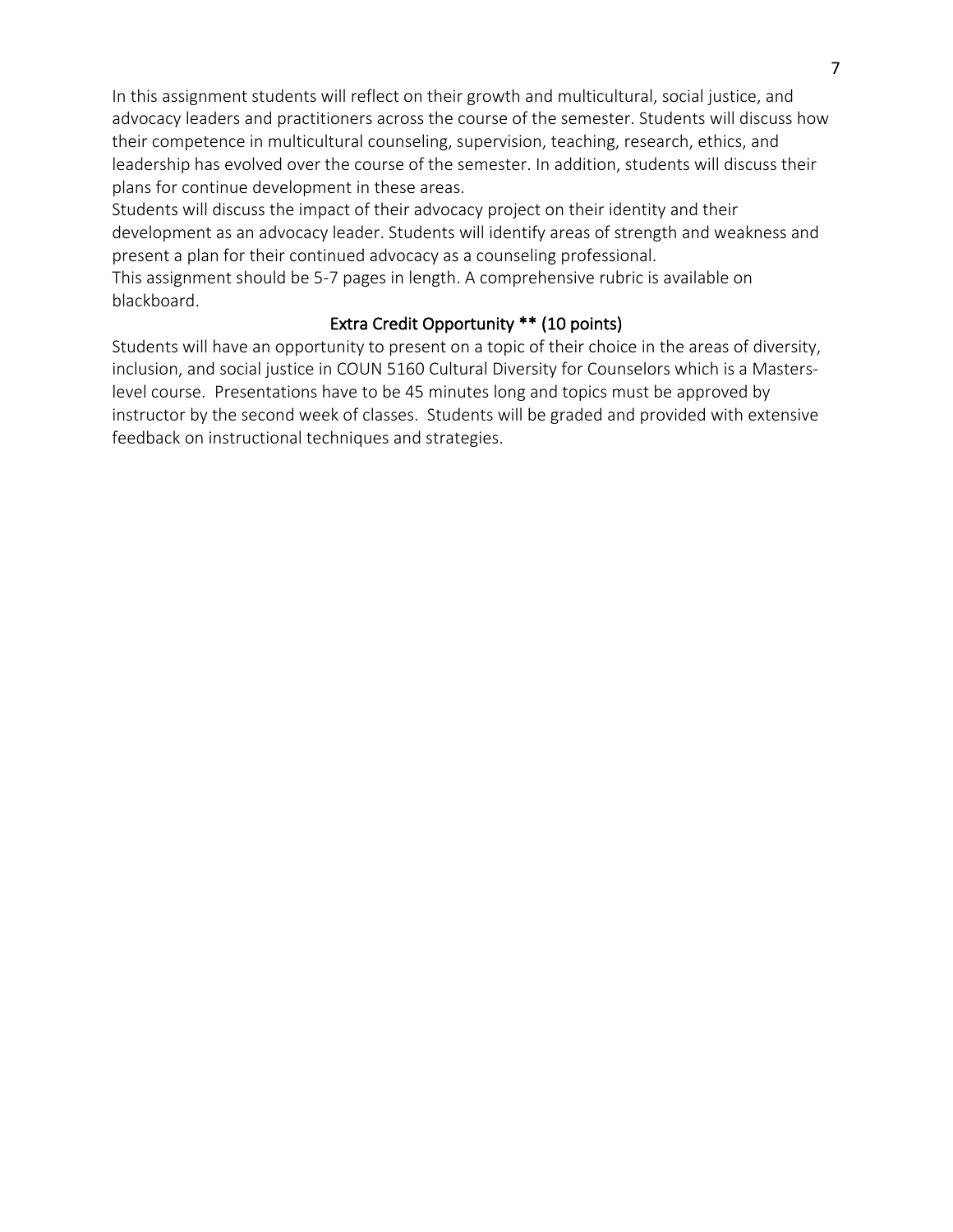| <b>Week</b>    | Date  | <b>Topic and Readings</b>                                                                                                                                            |
|----------------|-------|----------------------------------------------------------------------------------------------------------------------------------------------------------------------|
| $\mathbf 1$    |       | Cover course requirements                                                                                                                                            |
|                | 01/19 | H&E: Chapter 1, The Culturally Competent Counselor<br>H&E: Chapter 2, Cultural Identity Development<br>H&E: Chapter 3, Social Justice Counseling                     |
| $\overline{2}$ | 01/26 | H&E: Chapter 4, Racism and White Privilege<br>Chang et al: Chapter 1, Leadership in the Counseling Profession                                                        |
| 3              | 02/02 | H&E: Chapter 5, Gender and Sexism<br>Chang et al: Chapter 2, Foundations of Leadership<br>Chapter 3, Professional Leadership                                         |
| 4              | 02/09 | H&E: Chapter 6, Sexual Orientation and Heterosexism<br>Chapter 7, Social Class and Classism<br>Chang et al: Chapter 4, Becoming Leader                               |
| 5              | 02/16 | <b>NO CLASS (Instructional Break)</b>                                                                                                                                |
| 6              |       | Best Practices In Counseling Leadership & Advocacy (Presentation)                                                                                                    |
|                | 02/23 | H&E: Chapter 8, Disability, Ableism, and Ageism<br>Chang et al: Chapter 5 and 6, Professional Advocacy                                                               |
| $\overline{7}$ | 03/02 | Best Practices in Counseling Practice (Presentation)<br>H&E: Chapter 16, Spiritual Diversity<br>Chang et al: Chapter 7, Social Justice                               |
| 8              | 03/09 | Best Practices in Counseling Supervision (Presentation)<br>Chang et al: Chapter 8, Theoretical Foundations of Advocacy<br>Chang et al: Chapter 9, Advocacy in Action |